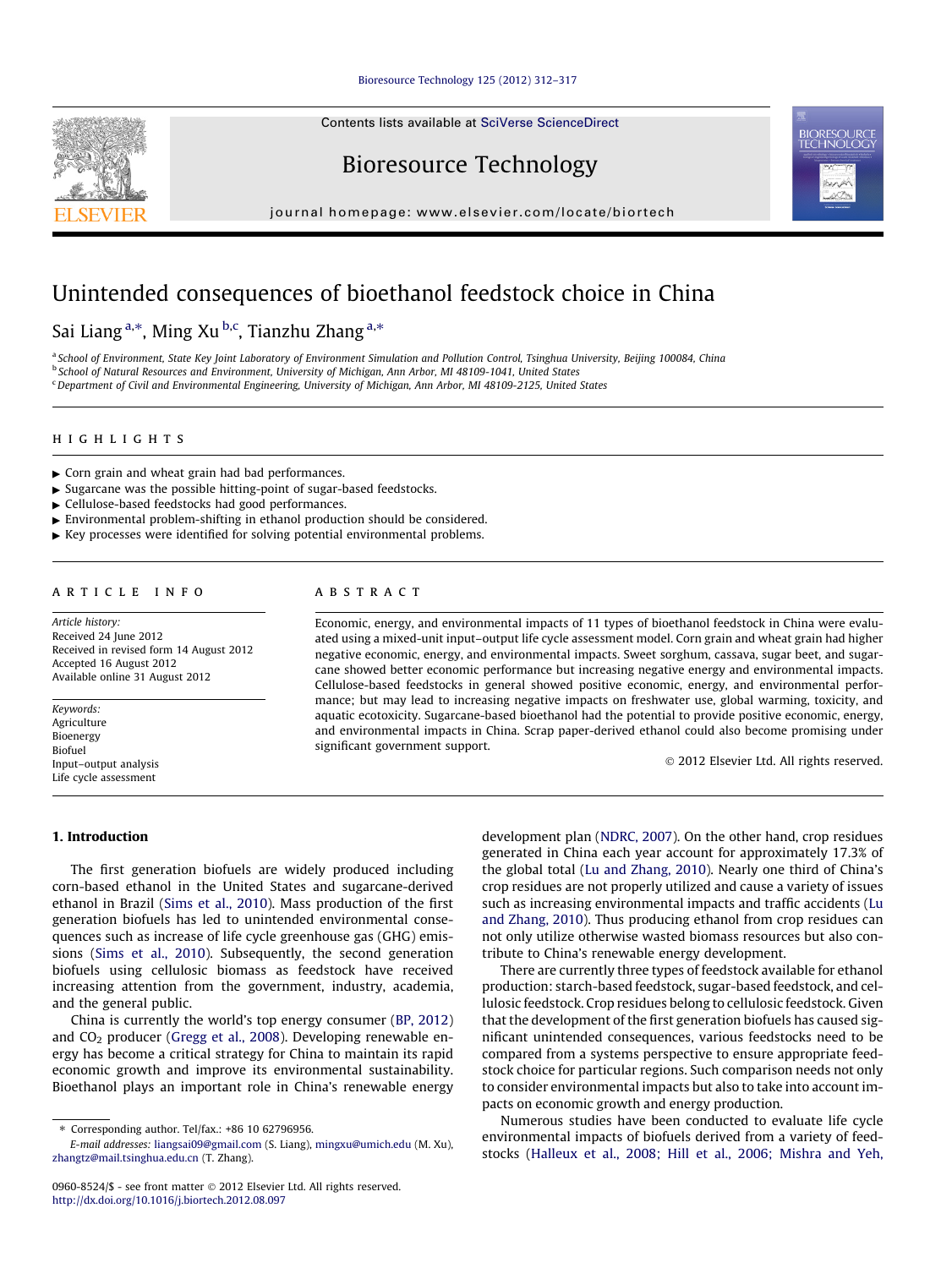[2011; Ou et al., 2009; Rosa et al., 2009; Sassner et al., 2008; Spatari](#page-5-0) [et al., 2005; Yu and Tao, 2009](#page-5-0)). However, little attention has been paid on potential impacts – not only limited environmental impacts but also impacts on economic growth, energy production, and other environmental aspects – of feedstock selection in China. This study contributes to this field by applying a mixed-unit input– output life cycle assessment model to compare 11 bioethanol feedstocks in China according to 13 categories of life cycle impacts. These feedstocks include four starch-based feedstocks (corn grain using both dry and wet processes, wheat grain, sweet sorghum, and cassava), two sugar-based feedstocks (sugar beet and sugarcane), and five cellulosic feedstocks (switchgrass, cornstalk, wheat straw, wood chips, and scrap paper).

#### 2. Methodology and data

Conventional process-based life cycle assessment (LCA) model has cutoff errors due to the delineation of product system by a finite boundary and the omission of contributions outside the boundary ([Suh et al., 2004\)](#page-5-0). On the other hand, economic input– output LCA (EIO-LCA) model – or environmentally-extended economic input–output (EEIO) model – includes the complete chain of economic activities needed to provide particular goods or services within the economy ([Matthews and Small, 2000\)](#page-5-0). This study used the mixed-unit input–output life cycle assessment (MUIO-LCA) model which integrates process-based LCA and EIO-LCA addressing the issue of cutoff errors in process-based LCA ([Hawkins et al., 2006\)](#page-5-0). Three production processes were considered including feedstock planting, ethanol production, and ethanol combustion. Parameters characterizing these processes were collected from the literature. An MUIO-LCA model was then constructed to incorporate the production processes. In this model, there were *n* economic sectors and *k* production processes ( $k = 3$ in this study). The resulted MUIO-LCA model is able to quantify life cycle environmental, energy, and economic impacts of producing particular products or services. Detailed descriptions of MUIO-LCA model can be found in [Hawkins et al. \(2006\).](#page-5-0) Each sector's life cycle biomass demands and environmental impacts could be calculated by Eqs.  $(1)$  and  $(2)$ .

Life cycle biomass demands =  $[(I - A)^{-1} - I]\hat{x}$  (1)

Life cycle environmental impacts  $= E(I - A)^{-1}$  $(2)$ 

where **I** is the identity matrix, the  $(n + k) \times (n + k)$  matrix **A** is the technology matrix, the  $(n + k) \times (n + k)$  matrix  $(I - A)^{-1} - I$  is the total requirement coefficient matrix,  $\hat{x}$  is the diagonal matrix for the  $(n+k)\times1$  vector **x** indicating each sector's economic output, and the  $m\times(n + k)$  matrix **E** indicates each sector's environmental impacts per unit of economic output with  $m$  standing for the number of types of environmental impacts.

The function unit was 1.6 million tonnes of ethanol, which was the amount of fuel ethanol produced in China in 2007 ([RGCECER,](#page-5-0) [2009](#page-5-0)). Data used to construct the MUIO-LCA model were shown in Tables S1–S3 of the Supplementary Information (SI).

China's 2007 monetary input–output table (MIOT) was used to construct the MUIO-LCA model. The 135-sector Chinese 2007 MIOT was aggregated into a 45-sector format to be consistent with the Chinese environmental statistics (Table S5 in the SI). Moreover, the column named ''Others'' in final demands of Chinese MIOT is regarded as errors of different data sources ([Liang and Zhang, 2011;](#page-5-0) [Peters et al., 2007](#page-5-0)) and subtracted from final demands and total outputs when using each sector's total outputs to normalize the intermediate delivery matrix. For environmental matrix, each sector's environmental impacts included energy use, freshwater use, generation of solid wastes, global warming potential (GWP), human toxicity potential (HTP), freshwater aquatic ecotoxicity potential (FAETP), marine aquatic ecotoxicity potential (MAETP), terrestrial ecotoxicity potential (TETP), photochemical oxidation potential (POCP), acidification potential (AP), and eutrophication potential (EP). Detailed information regarding data sources could be found in the SI. In particular, data on the usage of energy sources and freshwater by agricultural sectors were aggregated in Chinese statistics. Those aggregated data were disaggregated based on their monetary outputs from Chinese statistics and enrgy and freshwater intensity from 2005 Chinese physical input-output table[\(Liang et al., 2011\)](#page-5-0).

## 3. Results and discussion

3.1. Net energy yield, net global warming potential and net economic benefit

Net energy yield is defined as gross energy yield less life cycle energy use. Ethanol derived from starch-based and sugar-based feedstocks had negative net energy yields, while cellulosic bioethanol had positive net energy yields (Fig. 1). Energy yields of ethanol derived from switchgrass, cornstalk, wheat straw, wood chips, and scrap paper accounted for 225.6%, 181.9%, 106.2%, 216.5%, and 85.4% of their life cycle energy uses, respectively. Co-generated electricity from cellulosic ethanol accounted for 23.3–36.6% of its life cycle energy uses. If co-generated electricity is taken into account, energy yields of ethanol and electricity from switchgrass, cornstalk, wheat straw, wood chips, and scrap paper accounted for 258.3%, 212.2%, 135.1%, 253.2%, and 108.7% of their life cycle energy use, respectively.

Life cycle global warming potential minus direct  $CO<sub>2</sub>$  sequestrated in feedstock planting is defined as the net global warming potential.  $CO<sub>2</sub>$  sequestration is calculated by multiplying feedstock yields with  $CO<sub>2</sub>$  sequestration coefficients (Table S4 in the SI). Net global warming potentials of ethanol from 11 feedstocks were shown in [Fig. 2.](#page-2-0) Ethanol derived from wheat grain, sugarcane, cassava, cornstalk, wheat straw, and wood chips had positive net  $CO<sub>2</sub>$ sequestration, accounting for 14.0%, 80.7%, 23.5%, 48.6%, 47.4%, and 85.0% of  $CO<sub>2</sub>$  sequestrated by each feedstock, respectively. Ethanol derived from the other five feedstocks had negative net  $CO<sub>2</sub>$ sequestration.

Defined as economic benefits of products (including coproducts) less economic costs of both feedstock planting and ethanol production, net economic benefits of ethanol from 11 feedstocks were also shown in [Fig. 3](#page-2-0). Ethanol produced from corn grain, wheat grain and sugarcane had negative net economic benefits.



Fig. 1. Energy use and energy yields of ethanol from 11 feedstocks. The bar in color ( $\Box$ ) indicates life cycle energy use of ethanol production. The bar in color ( $\Box$ ) indicates energy value of ethanol produced from feedstocks, excluding co-generated electricity. The bar in color  $(\Box)$  indicates energy value of both ethanol produced from feedstocks and co-generated electricity. (For interpretation of the references to color in this figure legend, the reader is referred to the web version of this article.)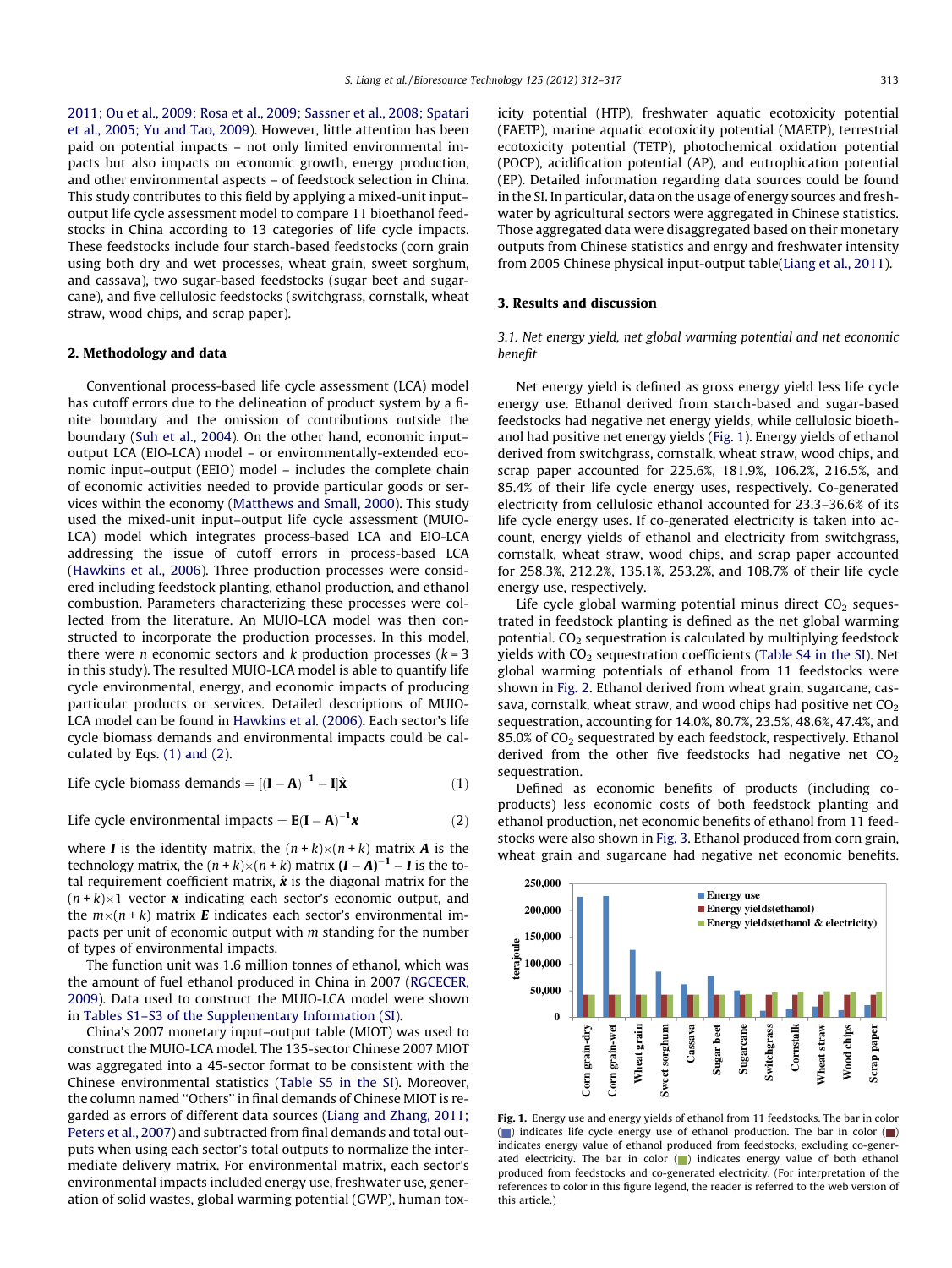<span id="page-2-0"></span>

Fig. 2. Net global warming potentials of ethanol from 11 feedstocks. The bar in color ( $\Box$ ) indicates life cycle global warming potential of ethanol production. The  $bar in color ( )$  indicates the amount of CO2 directly captured in feedstock planting stage. (For interpretation of the references to color in this figure legend, the reader is referred to the web version of this article.)



Fig. 3. Economic costs and benefits of ethanol from 11 feedstocks. The bar in color  $(\blacksquare)$  indicates the sum of economic benefit of ethanol and that of co-products from feedstock planting and ethanol production. The bar in color  $(\blacksquare)$  indicates economic cost of intermediate material inputs in feedstock planting and ethanol production. (For interpretation of the references to color in this figure legend, the reader is referred to the web version of this article.)

Ethanol production from the other eight feedstocks had positive net economic benefits. Ethanol derived from cornstalk had the largest net economic benefit (6.0 billion RMB), accounting for 55.1% of its economic cost. On the contrary, ethanol derived from scrap paper had the least net economic benefit (18 million RMB), only accounting for 0.2% of its economic cost.

## 3.2. Life cycle environmental impacts and potential environmental problems

Life cycle environmental impacts of ethanol from 11 feedstocks were calculated using the MUIO–LCA model (Tables S6 and S7 in the SI). Corn grain-derived and wheat grain-derived ethanol had relatively less biomass use but more impacts on the other eleven categories. Sweet sorghum-derived ethanol had relatively high biomass use, GWP, POCP, AP, and EP. Cassava-derived ethanol had relatively large POCP and AP. Sugarcane-derived ethanol had relatively large biomass use. Sugar beet-derived ethanol had relatively large biomass use, HTP, FAETP, MAETP, and solid waste generation. Wheat straw-derived ethanol had relatively large freshwater use and GWP. Wood chips-derived ethanol had relatively large biomass use. Moreover, scrap paper-derived ethanol had relatively large HTP, FAETP, and MAETP.

Previous research mainly focuses on energy use, GWP, and freshwater use of fuel ethanol. However, only focusing on these

three environmental impacts would lead to significant environmental problem shifting. According to results in Tables S6 and S7 in the SI, ethanol derived from sugar beet, sugarcane, cassava, switchgrass, cornstalk, wood chips, and scrap paper had relatively less energy use, GWP and freshwater use. Yet using sugar beet and scrap paper for ethanol production would lead to increasing HTP, FAETP, and MAETP. In addition, using cassava to produce ethanol would cause increasing POCP and AP.

## 3.3. Sensitivity analysis

Sensitivity analysis of main parameters influencing life cycle environmental impacts was show in [Fig. 4.](#page-3-0) In general, parameters related to the feedstock planting stage had strong effects on freshwater use and EP. Parameters related to the ethanol production stage affected most environmental impact categories except biomass use and freshwater use. Material prices had strong effects on environmental impacts except biomass use and EP.

Efficiency improvement in feedstock planting (10%) had strong effects on freshwater use (8.4–9.9%) and EP (4.4–8.7%) for all feedstocks except for wood chips and scrap paper as they do not have planting stage. Moreover, efficiency improvement in planting of wheat grain and sweet sorghum could reduce GWP by 5.3% and 6.8%, respectively. Efficiency improvement in the planting of cellulosic feedstock could also reduce energy use, HTP, FAETP, MAETP, TETP, POCP, and AP.

Efficiency improvements in ethanol production (10%) from starch-based and sugar-based feedstocks could effectively reduce energy use (6.6–9.1%), GWP (3.1–6.7%), HTP (6.2–8.2%), FAETP (6.2–8.2%), MAETP (6.2–8.2%), TETP (6.9–8.5%), POCP (7.6–9.3%), and AP (7.5–9.1%). In addition, efficiency improvement in ethanol production had large effects on reducing EP of sugar beet-derived (5.6%) and sugarcane-derived (5.0%) ethanol as well as solid wastes of ethanol derived from sweet sorghum (8.2%), sugar beet (10.0%), and cassava (7.8%). Efficiency improvement in ethanol production could reduce GWP of cellulosic ethanol (5.8–9.1%). Moreover, efficiency improvement in ethanol production had strong effects on reducing EP of wood chips-derived ethanol (9.8%) and scrap paper-derived ethanol (9.1%).

Material price reduction had strong effects on reducing energy use (6.1–10.0%), HTP (9.9–10.0%), FAETP (9.9–10.0%), MAETP (9.9–10.0%), TETP (9.9–10.0%), POCP (4.3–10.0%), and AP (4.2– 10.0%) of ethanol from all feedstocks. In addition, material price reduction could effectively reduce freshwater use of wood chipsderived ethanol (9.7%) and scrap ethanol paper-derived (8.7%). Material price reduction also greatly reduced GWP of corn grain-derived ethanol and sugarcane-derived ethanol (7.1–8.4%). Moreover, material price reduction also decreased solid waste generation of sweet sorghum-derived ethanol (7.4%) and cassavaderived ethanol (7.4%).

#### 3.4. Policy implications

Impact of biofuel production on food security has long been debated ([Mueller et al., 2011; Pimentel et al., 2009; Young, 2009](#page-5-0)). Results in this study showed that ethanol derived from corn grain and wheat grain, two main food sources for human, had negative net energy yields, negative net economic benefits, and increased environmental impacts. In addition, corn grain-derived ethanol and wheat grain-derived ethanol have less potential to meet increasing transportation fuel demand [\(Hill et al., 2006\)](#page-5-0). Therefore, it is obvious that corn grain and wheat grain are not suitable for feedstock of large-scale bioethanol production.

Although ethanol produced from sweet sorghum, cassava, and sugar beet had positive net economic benefits, it had negative net energy yields and significant environmental impacts such as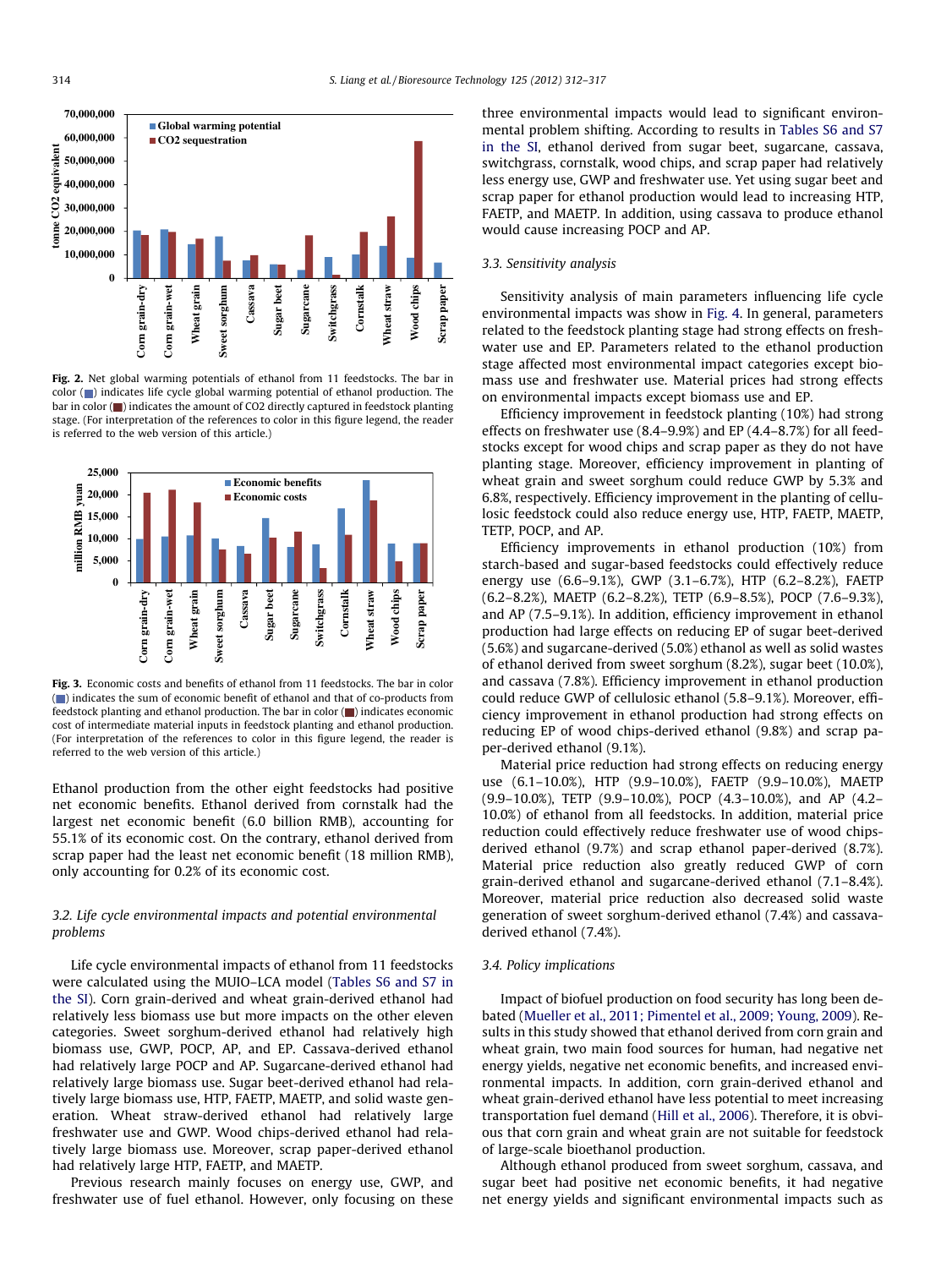<span id="page-3-0"></span>GWP, HTP, FAETP, MAETP, POCP, AP, EP, and solid wastes. Therefore, efficiency improvement in ethanol using these feedstocks should be encouraged. Potential problem shifting of using feedstocks to produce bioethanol should also be considered. Sugarcane-derived ethanol had less negative net energy yields and environmental impacts. According to the sensitivity analysis, efficiency improvement had strong effects on reducing environmental impacts of sugarcane-derived ethanol. Therefore, efficiency improvement through advancing bioethanol technology has great opportunities to improve net energy yields of sugarcane-derived



Starch-based feedstocks



(b) Planting technologies improve by 10%: Sugar-based feedstocks



(d) Ethanol production technologies improve by 10%: Starch-based feedstocks



Starch-based feedstocks



(e) Ethanol production technologies improve by 10%: Sugar-based feedstocks







(c) Planting technologies improve by 10%: Cellulose-based feedstocks



(f) Ethanol production technologies improve by 10%: Cellulose-based feedstocks



(i) Material prices decrease by 10%: Cellulose-based feedstocks

Fig. 4. Sensitivity analysis of factors related to life cycle environmental impacts of ethanol. The abbreviations: BM indicates biomass use; EN indicates energy use; FW indicates freshwater use; GWP indicates global warming potential; HTP indicates human toxicity potential; FAETP indicates freshwater aquatic ecotoxicity potential; MAETP indicates marine aquatic ecotoxicity potential; TETP indicates terrestrial ecotoxicity potential; POCP indicates photochemical oxidation potential; AP indicates acidification potential; EP indicates eutrophication potential; and SW indicates solid wastes. (a) For example, shows that if planting technologies improve by 10%, global warming potential of wheat grain-derived ethanol will decrease by 5.3%. (d) For example, shows that if ethanol production technologies improve by 10%, global warming potential of wheat grain-derived ethanol will decrease by 4.5%. (g) For example, shows that if material prices decrease by 10%, global warming potential of wheat grain-derived ethanol will decrease by 4.2%.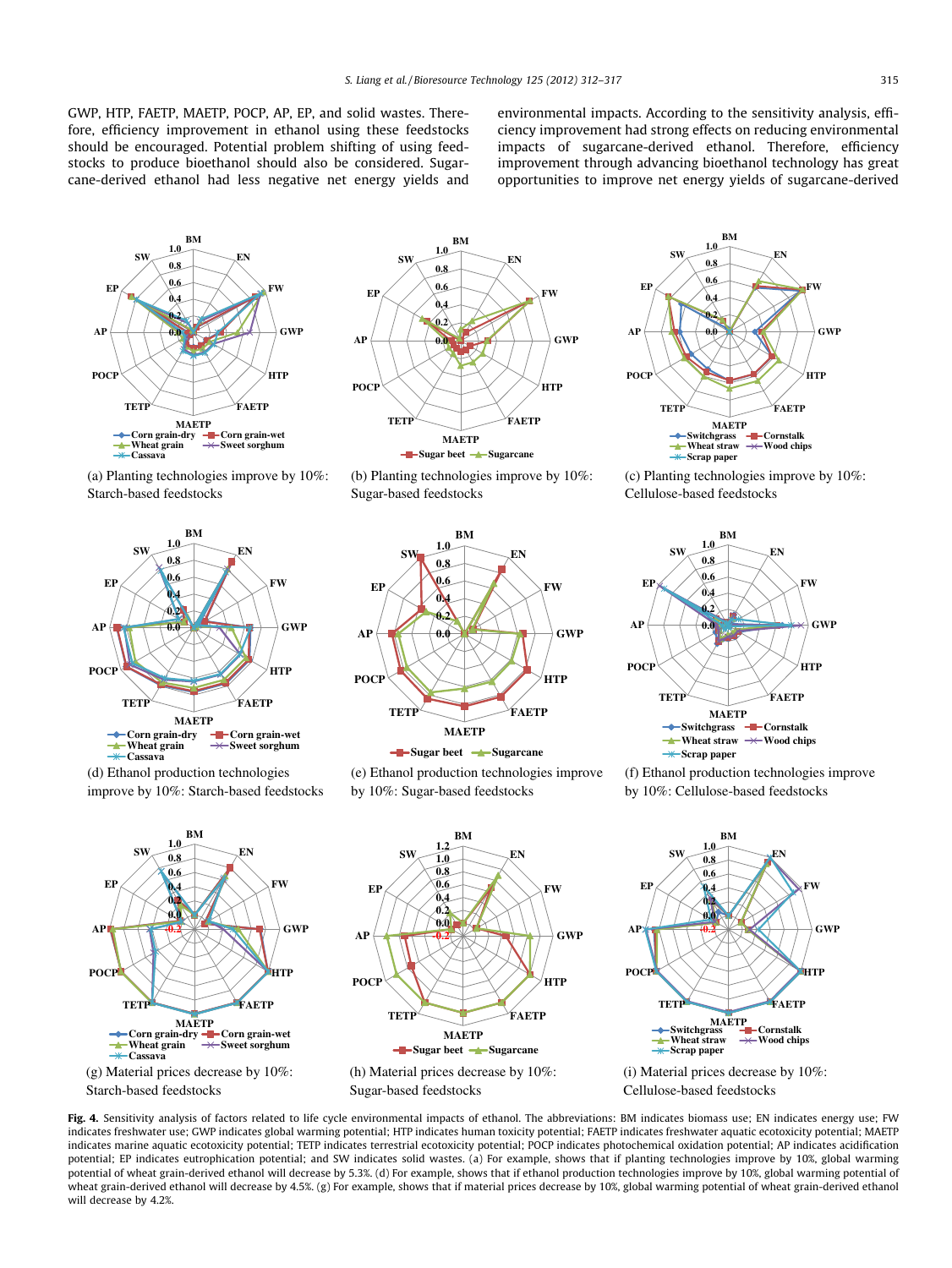<span id="page-4-0"></span>ethanol. Government financial support is needed for more costly effective sugarcane-derived ethanol production due to its negative net economic benefits. In addition, using both sugarcane and sugarcane bagasse – co-product from sugarcane-derived ethanol production – to produce ethanol has better economic benefits than using only sugarcane (Dias et al., 2012). Thus, integrated ethanol production from both sugarcane and sugarcane bagasse should also be encouraged. Moreover, using these feedstocks for ethanol production likely leads to severe competition on crop land between ethanol production and food production. China now has over 100 million hectares of marginal lands that are not appropriate for food production. To avoid competing for crop land, bioethanol feedstocks should be cultivated on the marginal lands.

Cellulosic ethanol had positive net energy yields and also positive net economic benefits. Positive net economic benefits of scrap paper-derived ethanol, however, were nearly zero. Thus, governments could provide financial support for scrap paper-derived ethanol to make it economically feasible. Moreover, using cellulosic feedstock to produce ethanol can lead to significant environmental problem shifting. For example, developing wheat straw-derived ethanol may result in problems of increasing freshwater demands and GWP. Developing scrap paper-derived ethanol may lead to increasing HTP, FAETP, and MAETP. Therefore decision makers should pay special attentions on freshwater use, GWP, HTP, FAETP, and MAETP associated with cellulosic ethanol production. Wood chip-derived ethanol had significant life cycle biomass demand. If wood chips are from forest wood, wood chip-derived ethanol can accelerate deforestation. Thus, wood chips for ethanol production should be obtained from wood wastes in timber harvesting, wood processing, fruit trees pruning, and so on. In addition, most scrap paper is used for paper production. Using scrap paper for ethanol production can increase demands for crop straws and wood for paper production ([Liang et al., 2011\)](#page-5-0). Using crop straws for paper production competes with straw-derived ethanol, while using wood chips for paper production may compete with wood chip-derived ethanol or cause the acceleration of deforestation. Future work should focus on balancing ethanol and other pathways of using cellulosic feedstock. This requires considering a much wider range of impacts including biodiversity, land use changes, and ecosystem services.

Technology development should focus on processes identified as important by sensitivity analysis in this study. Developing wheat straw-derived ethanol could increase freshwater use and GWP. Technology development in wheat planting stage could offset freshwater demands of wheat straw-derived ethanol. Efficiency improvements in ethanol production stage could lower GWP for wheat straw-derived ethanol. The development of scrap paperderived ethanol could increase HTP, FAETP and MAETP. Scrap paper-derived ethanol only had the ethanol production stage. Efficiency improvement for the production stage could not decrease HTP, FAETP, and MAETP to significant levels. The reduction of HTP, FAETP, and MAETP from scrap paper-derived ethanol mainly relied on price reduction of its intermediate material inputs which requires financial support by the government.

#### 3.5. Potential feedstock supply in China

China will promote biofuel development in the next couple of years. Bioethanol is an important component in China's renewable energy strategy. In 2010, China produced 9.3 million tonnes of sugar beet and 110.8 million tonnes of sugarcane ([NBS, 2011\)](#page-5-0). Bioethanol derived from sugar beet and sugarcane can potentially substitute 8.4% of China's gasoline demand in 2010. In addition, China produced 224.9 million tonnes of cornstalk and 157.3 million tonnes of wheat straw in 2010. Ethanol derived from cornstalk and wheat straw has the potential of substituting 86.3% of China's gasoline demand in 2010.

#### 3.6. Uncertainties and recommendations

Uncertainties of results in this study mainly come from uncertainties embodied with data. In this study, parameters are secondary data from experiments or on-site investigation reported in literature. Uncertainties associated with these studies are inherited in this study. Moreover, this study focuses on national average level, aiming to provide guidance for decision making at the national level. When life cycle impacts of ethanol production in a special region are analysed, parameters for production processes and the monetary input–output table should be obtained corresponding to that region.

Future work should focus on balancing pathways of utilizing cellulosic biomass. Moreover, biofuel production can potentially lead to indirect land use changes [\(Lapola et al., 2010\)](#page-5-0) and significantly impact ecosystem services [\(Lal and Pimentel, 2009\)](#page-5-0) such as deforestation and biodiversity loss. Thus, future work should also focus on impacts of biofuel development on land use change and ecosystem services. In addition, particular crops have different types of straws, such as Leafstar and Koshihikari for rice straws. Different types of straws usually have different economic, energy, and environmental performances [\(Roy et al., 2012\)](#page-5-0). Further detailed comparisons among various types of straws should be conducted in future for ethanol production.

#### 4. Conclusion

Corn grain and wheat grain had negative economic, energetic, and environmental performances. Sweet sorghum, cassava, sugar beet, and sugarcane had positive economic performance but negative energy and environmental performances. Technology development in ethanol production from these feedstocks should be encouraged to improve their energy and environmental performances, especially for sugarcane. Cellulosic feedstock had positive economic, energy, and environmental performances. Special attention should be paid to potentially increasing freshwater use, GWP, HTP, FAETP, and MAETP due to cellulosic ethanol production.

#### Acknowledgements

M.X. was supported by the U.S. National Science Foundation under Grant No. 1132581. Any opinions, findings, and conclusions or recommendations expressed in this material are those of the authors and do not necessarily reflect the views of the National Science Foundation.

## Appendix A. Supplementary data

The Supplementary Information provided detailed information on three aspects: (1) data sources for the construction of columns representing each ethanol production stage. (2) The construction of environmentally-extended economic input–output model. (3) Results on life cycle environmental impacts of ethanol production from 11 feedstocks. Supplementary data associated with this article can be found, in the online version, at [http://dx.doi.org/](http://dx.doi.org/10.1016/j.biortech.2012.08.097) [10.1016/j.biortech.2012.08.097](http://dx.doi.org/10.1016/j.biortech.2012.08.097).

#### References

- BP, 2012. BP Statistical Review of World Energy, June 2012. BP.
- Dias, M.O.S., Junqueira, T.L., Cavalett, O., Cunha, M.P., Jesus, C.D.F., Rossell, C.E.V., Maciel Filho, R., Bonomi, A., 2012. Integrated versus stand-alone second generation ethanol production from sugarcane bagasse and trash. Bioresource Technology 103 (1), 152–161.
- Gregg, J.S., Andres, R.J., Marland, G., 2008. China: emissions pattern of the world leader in CO<sub>2</sub> emissions from fossil fuel consumption and cement production. Geophysical Research Letters 35 (8), L08806.